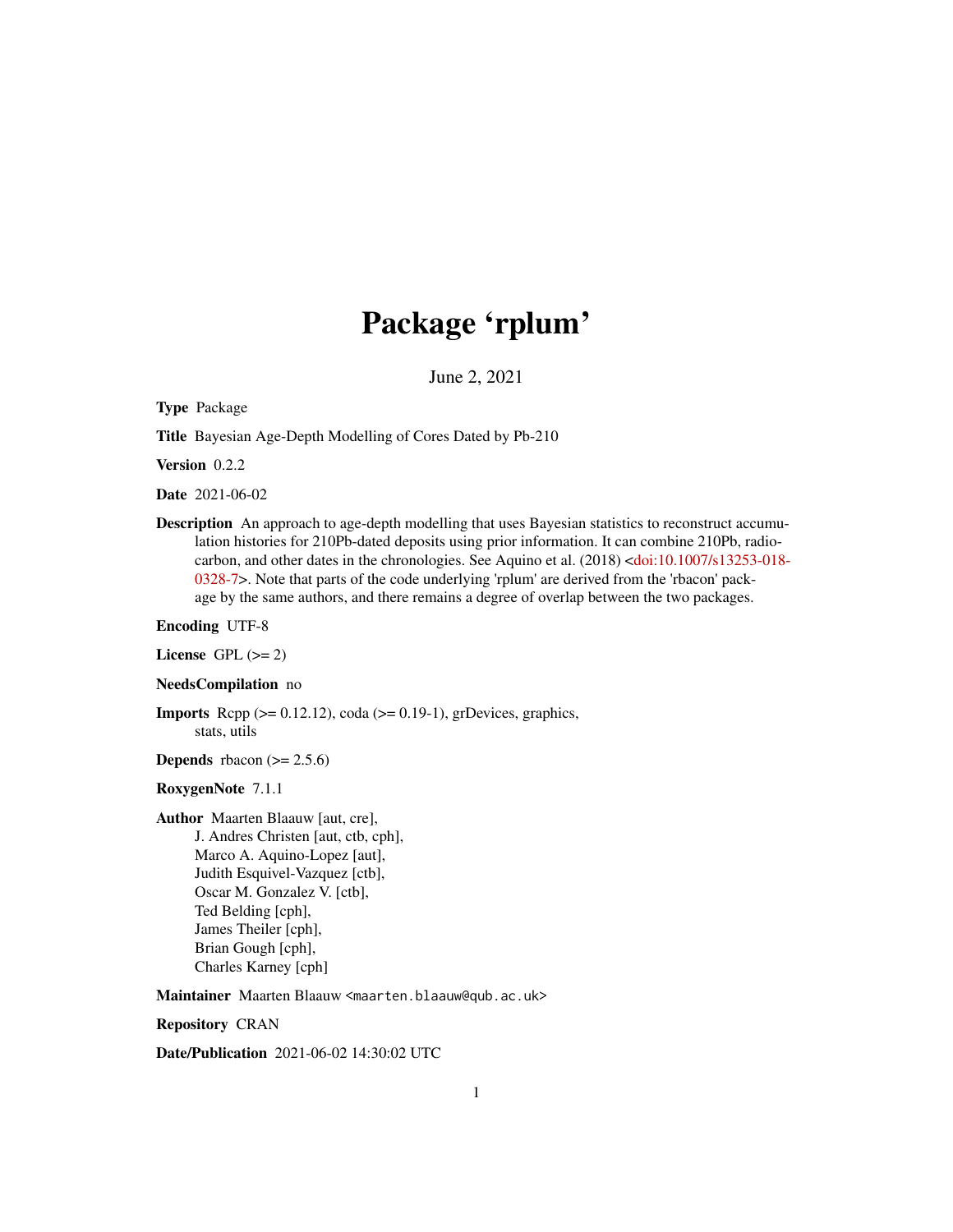### <span id="page-1-0"></span>R topics documented:

| Index |  |  |  |  |  |  |  |  |  |  |  |  |  |  |  |  |  |  |  | $\overline{12}$ |
|-------|--|--|--|--|--|--|--|--|--|--|--|--|--|--|--|--|--|--|--|-----------------|
|       |  |  |  |  |  |  |  |  |  |  |  |  |  |  |  |  |  |  |  |                 |
|       |  |  |  |  |  |  |  |  |  |  |  |  |  |  |  |  |  |  |  |                 |
|       |  |  |  |  |  |  |  |  |  |  |  |  |  |  |  |  |  |  |  |                 |
|       |  |  |  |  |  |  |  |  |  |  |  |  |  |  |  |  |  |  |  |                 |

Plum *Main 210Pb age-depth modelling function*

#### Description

This is the main age-depth modelling function of the rplum package for 210Pb age-modelling.

#### Usage

```
Plum(
  core = "HPIC",thick = 1,
  otherdates = NA,
  coredir = ",
  phi.shape = 2,
 phi.mean = 50,
  s.shape = 5,
  s.mean = 10,
 AI = 0.1,
  date.sample = c(),
  n.\text{supp} = c(),
  ra.case = c(),
 Bqkg = TRUE,seed = NA,
 prob = 0.95,
  d.min = 0,d.max = NA,
  d. by = 1,
  depths.file = FALSE,
  depths = c(),
  depth.unit = "cm",
  age.unit = "yr",unit = depth.unit,
  acc.shape = 1.5,
  acc_mean = 10,
 mem.strength = 10,
 mem.mean = 0.5,
  boundary = NA,
  hiatus.depths = NA,
```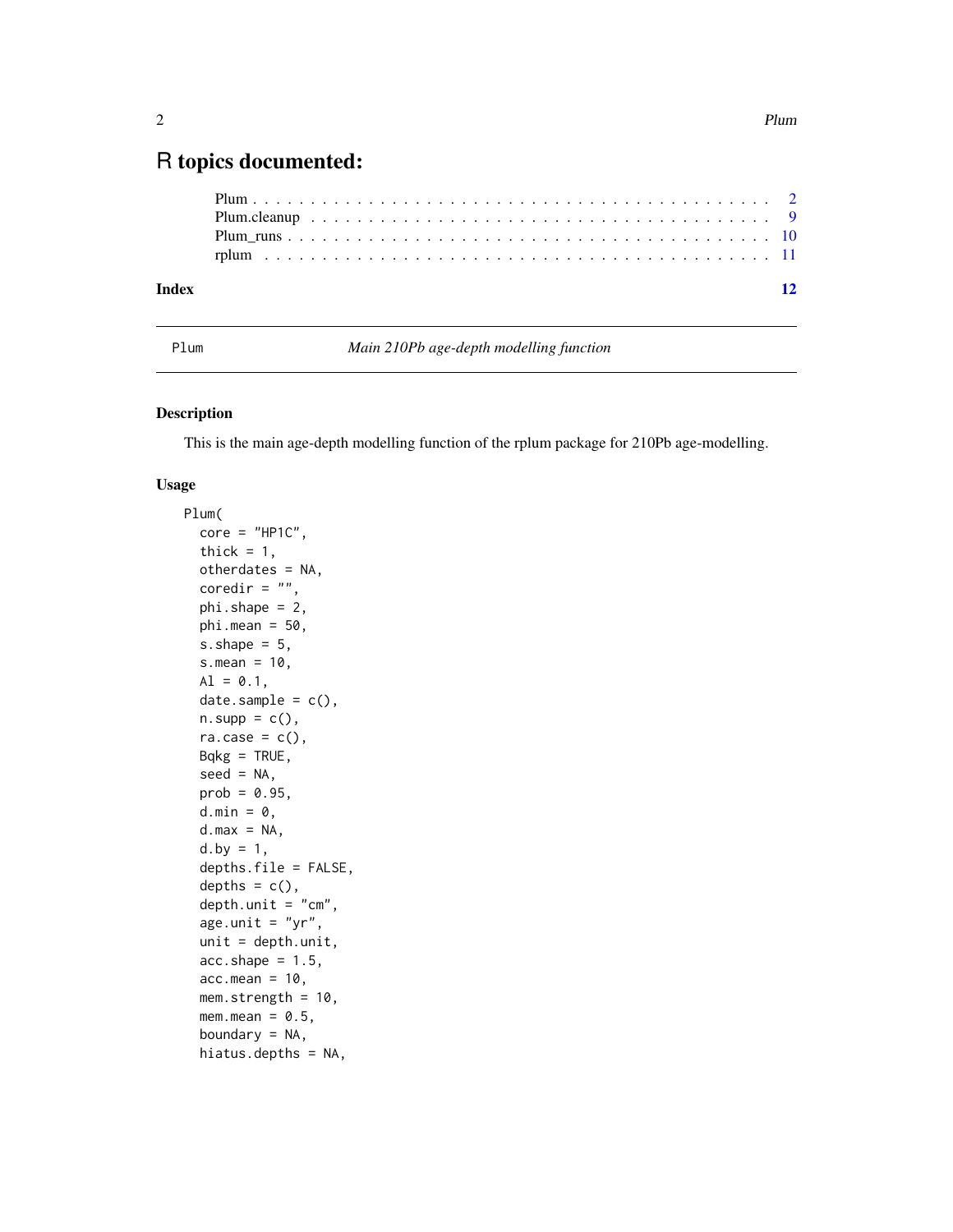```
hiatus.max = 10000,
add = c(),
after = 1e-04/thick,
cc = 1,
cc1 = "IntCal20",cc2 = "Marine20",cc3 = "SHCal20",cc4 = "ConstCal",ccdir = ",
postbomb = 0,
delta.R = 0,
delta.STD = 0,
t.a = 3,t.b = 4,normal = FALSE,suggest = TRUE,
reswarn = c(10, 200),remember = TRUE,
ask = TRUE,run = TRUE,
defaults = "defaultPlum_settings.txt",
sep = ","dec = "."runname = "slump = c(),
BCAD = FALSE,ssize = 2000,
th0 = c(),
burnin = min(1500, ssize),MinAge = c(),
MaxAge = c(),
cutoff = 0.001,rounded = 1,
plot.pdf = TRUE,
dark = 1,
date.res = 100,
age.res = 200.
close.connections = TRUE,
verbose = TRUE,
...
```
#### Arguments

 $\mathcal{L}$ 

core Name of the core, given using quotes. Defaults to one of the cores provided with rplum, core="HP1C" also reported by Aquino-Lopez et al. (2018). Also available is LL14, a core kindly provided by Dr Lysanna Anderson (USGS). LL14 has ra-226 data (so can be run with ra.case=1 or ra.case=2, see below), and also has additional C-14 and cal BP data (these can be added using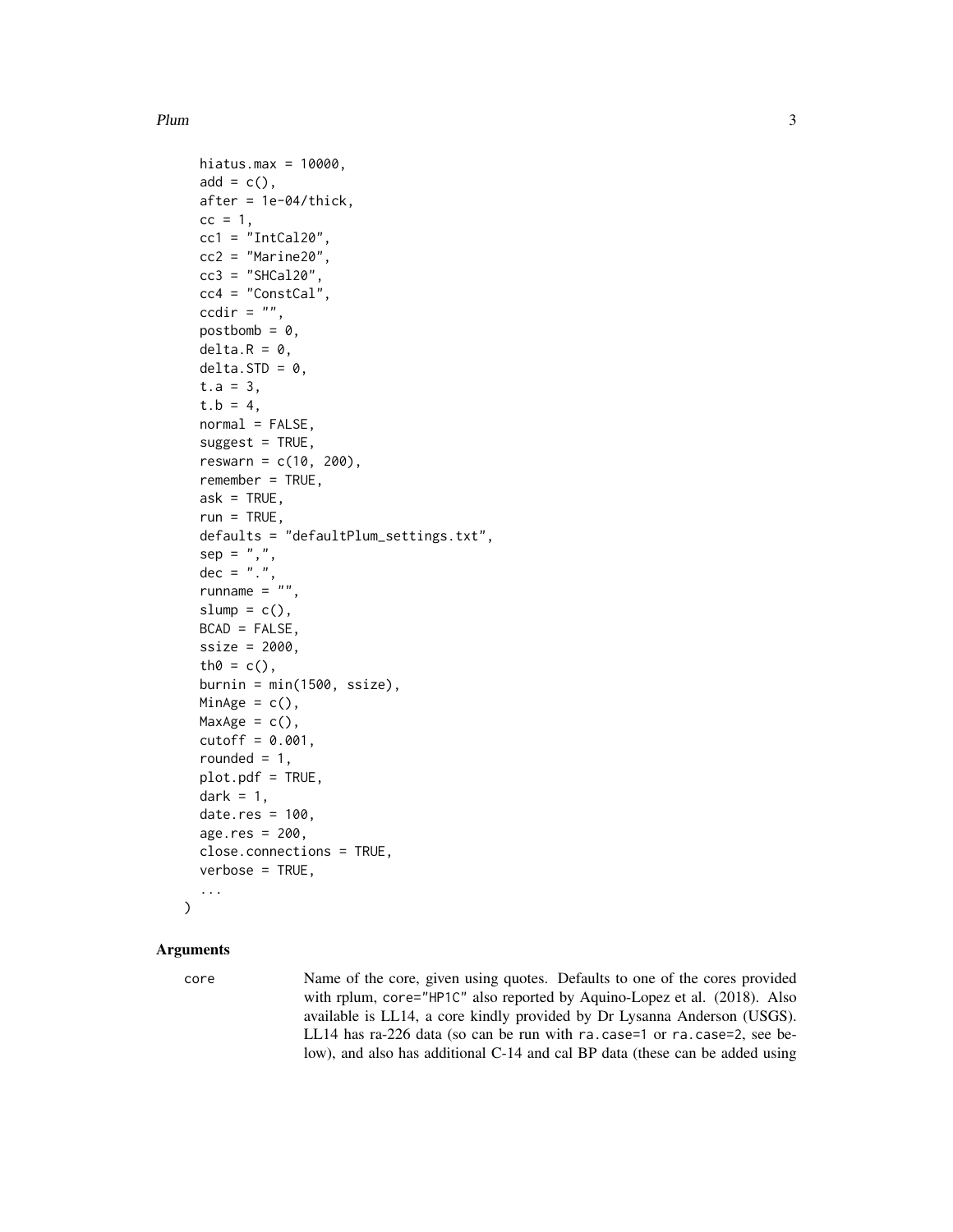|             | otherdates="LL14_14C.csv"). The original LL14 core has more 14C data<br>than provided here (for reasons of brevity). To run your own core, produce a .csv<br>file with the dates as outlined in the manual, add a folder with the core's name to<br>the default directory for cores (see coredir), and save the .csv file there. For ex-<br>ample, the file's location and name could be Plum_runs/MyCore/MyCore.csv.<br>Then run Plum as follows: Plum("MyCore"). Note that for Pb-210 data, the<br>depth in the .csv should be the bottom of the slice, not the mid-point. (For any<br>non-Pb data, depths are the midpoints of their slices). Also make sure that the<br>thickness and density are given correctly for each Pb-210 data point. |
|-------------|---------------------------------------------------------------------------------------------------------------------------------------------------------------------------------------------------------------------------------------------------------------------------------------------------------------------------------------------------------------------------------------------------------------------------------------------------------------------------------------------------------------------------------------------------------------------------------------------------------------------------------------------------------------------------------------------------------------------------------------------------|
| thick       | Plum will divide the core into sections of equal thickness specified by thick<br>(default thick=1).                                                                                                                                                                                                                                                                                                                                                                                                                                                                                                                                                                                                                                               |
| otherdates  | Name of (optional) file with radiocarbon dates. This file should have the same<br>format as the one used for rbacon. For example, Bacon ("LL14", otherdates="LL14_14C.csv").                                                                                                                                                                                                                                                                                                                                                                                                                                                                                                                                                                      |
| coredir     | Folder where the core's files core are and/or will be located. This will be a<br>folder with the core's name, within either the folder coredir='Plum_runs/',<br>or the folder Cores/ if it already exists within R's working directory, or a custom-<br>built folder. For example, use coredir="." to place the core's folder within the<br>current working directory, or coredir="F:" if you want to put the core's folder<br>and files on a USB drive loaded under F:. Thinner (and thus more) sections<br>will result in smoother age-models, but too many sections can cause 'run-away'<br>models.                                                                                                                                            |
| phi.shape   | Shape parameter of the prior gamma distribution used for the influx of Pb-210<br>to the sediment, default phi. shape=2.                                                                                                                                                                                                                                                                                                                                                                                                                                                                                                                                                                                                                           |
| phi.mean    | Mean parameter of the prior gamma distribution used for the influx of Pb-210 to<br>the sediment, default phi.mean=50.                                                                                                                                                                                                                                                                                                                                                                                                                                                                                                                                                                                                                             |
| s.shape     | Shape parameter of the prior gamma distribution used for the supported Pb-210<br>to the sediment, default s. shape=5.                                                                                                                                                                                                                                                                                                                                                                                                                                                                                                                                                                                                                             |
| s.mean      | Mean parameter of the prior gamma distribution used for the supported Pb-210<br>to the sediment, default s.mean=10.                                                                                                                                                                                                                                                                                                                                                                                                                                                                                                                                                                                                                               |
| Al          | Parameter used to limit the chronologies described in Aquino-Lopez et al. (2018)<br>for the minimum distinguishable unsupported activity; default A1=0.1.                                                                                                                                                                                                                                                                                                                                                                                                                                                                                                                                                                                         |
| date.sample | Date at which the core was measured for Pb-120. This date will be used as a<br>surface date and is assumed to have no uncertainty, date. sample=NA. If the date<br>is not provided (in the .csv file or as date. sample), Plum will ask for it.                                                                                                                                                                                                                                                                                                                                                                                                                                                                                                   |
| n.supp      | This value will delete n.supp data points from the deepest part of the core, and<br>these points will then be used exclusively to estimate the supported activity. If<br>this option is used, a constant supported Pb-210 will be assumed, n. supp=-1.                                                                                                                                                                                                                                                                                                                                                                                                                                                                                            |
| ra.case     | How to use radium-226 measurements if they are provided in the core's .csv<br>file. $1 =$ assume constant radium, $2 =$ assume varying radium and use the ra-<br>dium measurements as individual estimates of supported Pb-210. If no radium<br>measurements are present, use ra.case=0.                                                                                                                                                                                                                                                                                                                                                                                                                                                          |
| <b>Bqkg</b> | This variable indicates whether total Pb-210 is expressed in Bq/kg (default;<br>Bqkg=TRUE) or dpm/g if set to FALSE.                                                                                                                                                                                                                                                                                                                                                                                                                                                                                                                                                                                                                              |
| seed        | Seed used for C++ executions; if it is not assigned then the seed is set by system.<br>Default seed=NA.                                                                                                                                                                                                                                                                                                                                                                                                                                                                                                                                                                                                                                           |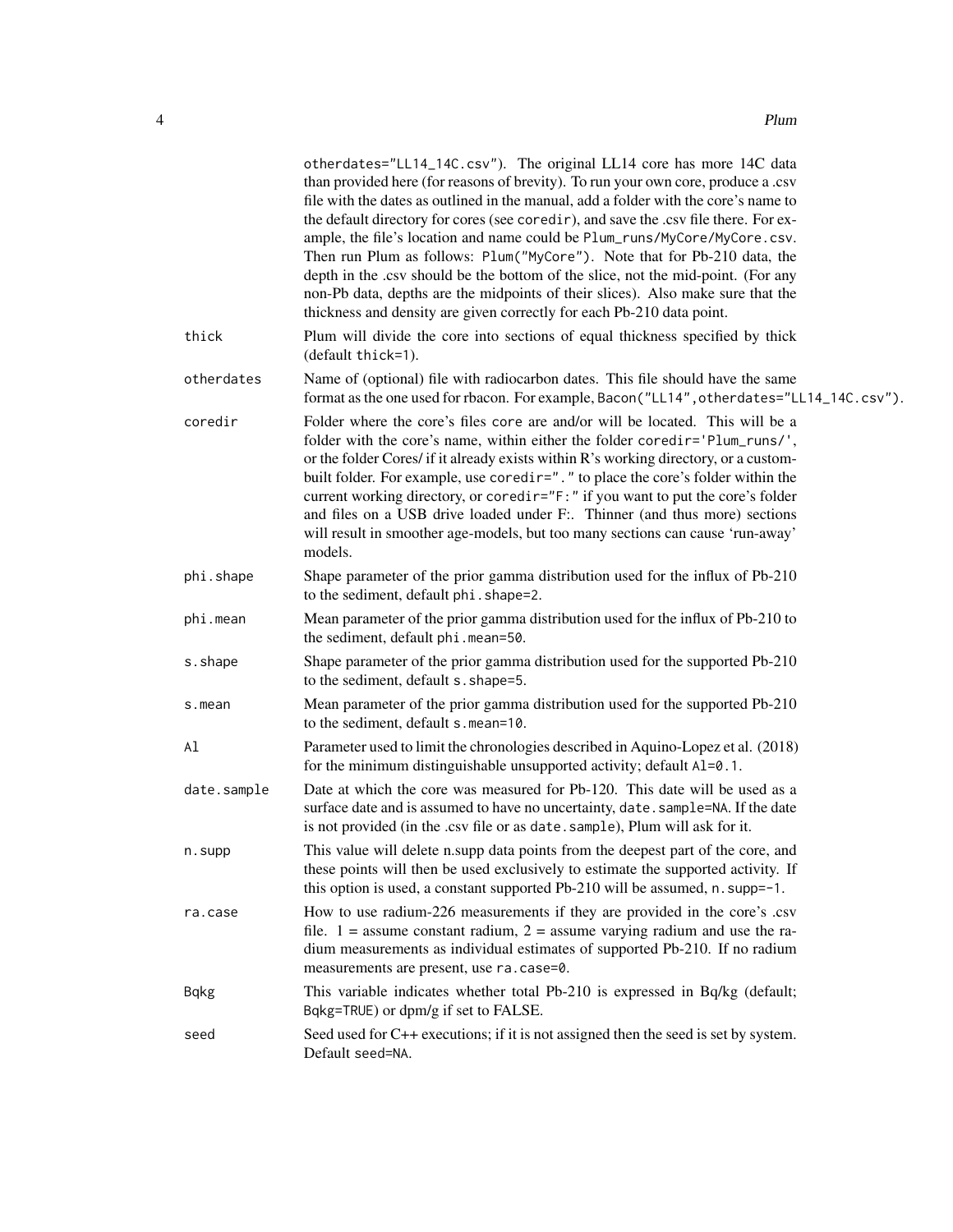| prob         | Confidence interval to report. This should lie between 0 and 1, default prob=0.95<br>$(95\%).$                                                                                                                                                                                                                                                                                                                                                                                                                                                                                           |
|--------------|------------------------------------------------------------------------------------------------------------------------------------------------------------------------------------------------------------------------------------------------------------------------------------------------------------------------------------------------------------------------------------------------------------------------------------------------------------------------------------------------------------------------------------------------------------------------------------------|
| d.min        | Minimum depth of age-depth model (use this to extrapolate to depths higher<br>than the top dated depth).                                                                                                                                                                                                                                                                                                                                                                                                                                                                                 |
| d.max        | Maximum depth of age-depth model (use this to extrapolate to depths below the<br>bottom dated depth).                                                                                                                                                                                                                                                                                                                                                                                                                                                                                    |
| d.by         | Depth intervals at which ages are calculated. Defaults to d.by=1.                                                                                                                                                                                                                                                                                                                                                                                                                                                                                                                        |
| depths.file  | By default, Plum will calculate the ages for the depths d.min to d.max in steps<br>of d.by. If depths. file=TRUE, Plum will read a file containing the depths for<br>which you require ages. This file, containing the depths in a single column with-<br>out a header, should be stored within coredir, and its name should start with<br>the core's name and end with '_depths.txt'. Then specify depths.file=TRUE<br>(default FALSE). See also depths.                                                                                                                                |
| depths       | By default, Plum will calculate the ages for the depths d.min to d.max in steps of<br>d.by. Alternative depths can be provided as, e.g., depths=seq(0,100, length=500)<br>or as a file, e.g., depths=read.table("CoreDepths.txt". See also depths.file                                                                                                                                                                                                                                                                                                                                   |
| depth.unit   | Units of the depths. Defaults to depth.unit="cm".                                                                                                                                                                                                                                                                                                                                                                                                                                                                                                                                        |
| age.unit     | Units of the ages. Defaults to age.unit="yr".                                                                                                                                                                                                                                                                                                                                                                                                                                                                                                                                            |
| unit         | Deprecated and replaced by depth.unit.                                                                                                                                                                                                                                                                                                                                                                                                                                                                                                                                                   |
| acc.shape    | The prior for the accumulation rate consists of a gamma distribution with two<br>parameters. Its shape is set by acc.shape (default acc.shape=1.5; higher values<br>result in more peaked shapes).                                                                                                                                                                                                                                                                                                                                                                                       |
| acc.mean     | The accumulation rate prior consists of a gamma distribution with two param-<br>eters. Its mean is set by acc.mean (default acc.mean=10 yr/cm (or whatever<br>age or depth units are chosen), which can be changed to, e.g., 5, 10 or 50 for<br>different kinds of deposits). Multiple values can be given in case of hiatuses or<br>boundaries, e.g., Plum(hiatus.depths=23, acc.mean=c(5,20))                                                                                                                                                                                          |
| mem.strength | The prior for the memory (dependence of accumulation rate between neighbour-<br>ing depths) is a beta distribution, which looks much like the gamma distribution.<br>but its values are always between $0$ (no assumed memory) and $1$ (100% mem-<br>ory). Its default settings of mem.strength=10 (higher values result in more<br>peaked shapes) allow for a large range of posterior memory values.                                                                                                                                                                                   |
| mem.mean     | The prior for the memory is a beta distribution, which looks much like the<br>gamma distribution but its values are always between 0 (no assumed memory)<br>and $1$ (100% memory). Its default settings of mem. mean=0.5 allow for a large<br>range of posterior memory values.                                                                                                                                                                                                                                                                                                          |
| boundary     | The assumed depths of any boundary, which divides sections of different accu-<br>mulation rate regimes (e.g., as indicated by major change in the stratigraphy).<br>No hiatus is assumed between these sections, and memory is reset crossing<br>the boundary. Different accumulation priors can be set for the sections above<br>and below the boundary, e.g., acc.mean=c(5,20). See also hiatus.depths,<br>mem. mean, acc. mean and acc. shape. Setting many boundaries might not work,<br>and having more than one boundary per model section (see 'thick') might not<br>work either. |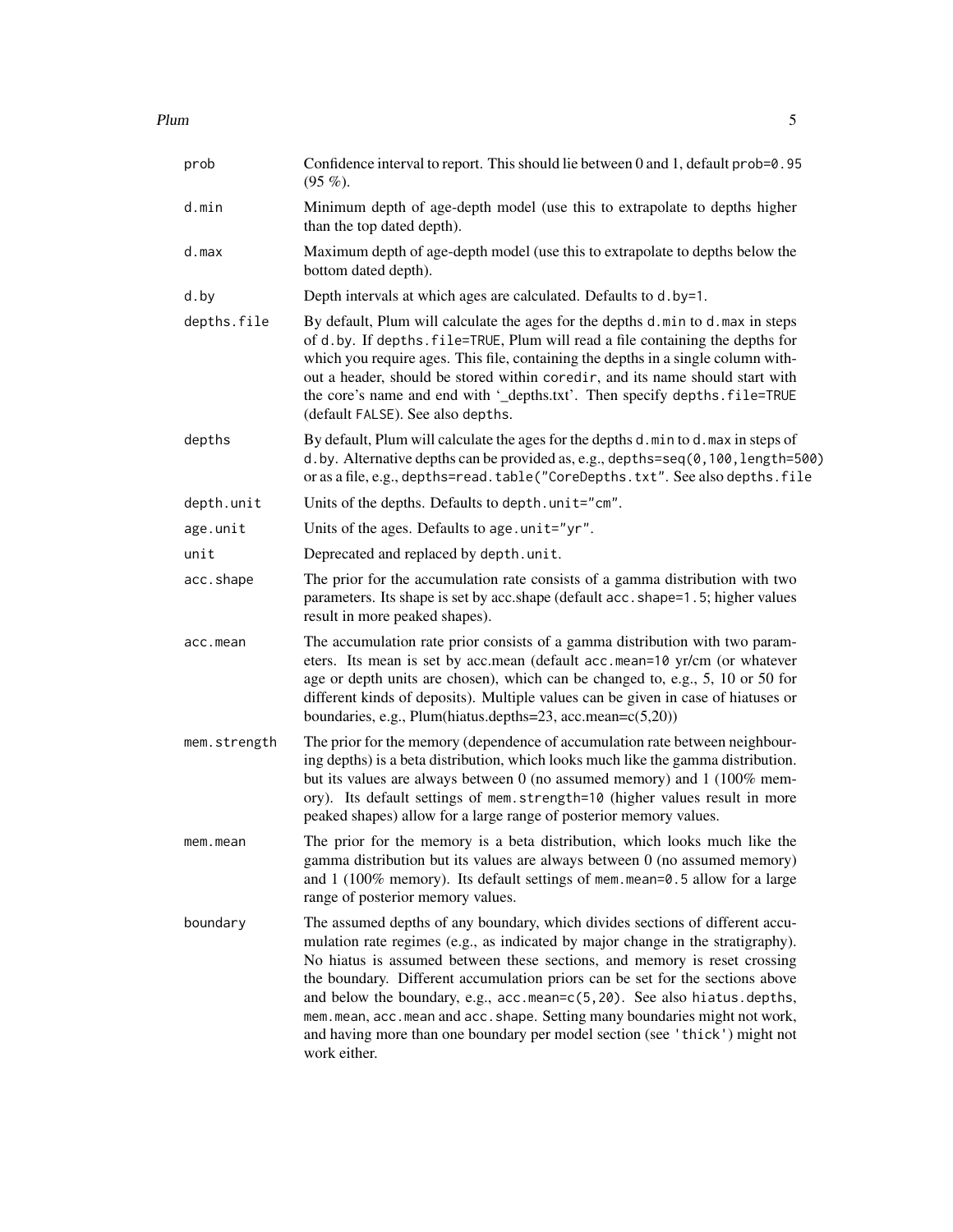| hiatus.depths | The assumed depths for any hiatus should be provided as, e.g., hiatus.depths=20<br>for one at 20cm depth, and hiatus.depths= $c(20, 40)$ for two hiatuses at 20<br>and 40 cm depth.                                                                                                                                                                                                                                                                                                                                                                                                                                                                                                                      |
|---------------|----------------------------------------------------------------------------------------------------------------------------------------------------------------------------------------------------------------------------------------------------------------------------------------------------------------------------------------------------------------------------------------------------------------------------------------------------------------------------------------------------------------------------------------------------------------------------------------------------------------------------------------------------------------------------------------------------------|
| hiatus.max    | The prior for the maximum length of the hiatus. Hiatus length is a uniform<br>distribution, with equal probabilities between 0 and hiatus. max yr (or whatever<br>other age.unit is chosen).                                                                                                                                                                                                                                                                                                                                                                                                                                                                                                             |
| add           | Add a value to the maximum hiatus length if a boundary is chosen. Defaults to<br>100 yr (or whatever other age unit is chosen). Can be adapted if Plum complains<br>that the parameters are out of support.                                                                                                                                                                                                                                                                                                                                                                                                                                                                                              |
| after         | Sets a short section above and below hiatus.depths within which to calculate<br>ages. For internal calculations - do not change.                                                                                                                                                                                                                                                                                                                                                                                                                                                                                                                                                                         |
| СC            | Calibration curve for C-14 dates: cc=1 for IntCal20 (northern hemisphere ter-<br>restrial), cc=2 for Marine20 (marine), cc=3 for SHCal20 (southern hemisphere<br>terrestrial). For dates that are already on the cal BP scale use cc=0.                                                                                                                                                                                                                                                                                                                                                                                                                                                                  |
| cc1           | For northern hemisphere terrestrial 14C dates (IntCal20).                                                                                                                                                                                                                                                                                                                                                                                                                                                                                                                                                                                                                                                |
| cc2           | For marine 14C dates (Marine20).                                                                                                                                                                                                                                                                                                                                                                                                                                                                                                                                                                                                                                                                         |
| cc3           | For southern hemisphere 14C dates (SHCal20).                                                                                                                                                                                                                                                                                                                                                                                                                                                                                                                                                                                                                                                             |
| cc4           | Use an alternative curve (3 columns: cal BP, 14C age, error, separated by white<br>spaces and saved as a plain-text file). See ccdir.                                                                                                                                                                                                                                                                                                                                                                                                                                                                                                                                                                    |
| ccdir         | Directory where the calibration curves for C14 dates cc are located. By default<br>ccdir="" since they are loaded into R's memory. For example, use ccdir="."<br>to choose current working directory, or ccdir="Curves/" to choose sub-folder<br>Curves/. Note that all calibration curves should reside in the same directory. If<br>you want to add a custom-built curve, put it in the directory where the default<br>calibration curves are (probably list.files(paste0(.libPaths(),"/IntCal/extdata/"))).<br>Alternatively produce a new folder, and add your curve as well as the default cal-<br>ibration curves there (cc1, cc2 and cc3; e.g., write.table(copyCalibrationCurve(1),"./3Col_intca |
| postbomb      | Use a postbomb curve for negative (i.e. postbomb) 14C ages. $0 = none, 1 =$<br>NH1, $2 = NH2$ , $3 = NH3$ , $4 = SH1-2$ , $5 = SH3$                                                                                                                                                                                                                                                                                                                                                                                                                                                                                                                                                                      |
| delta.R       | Mean of core-wide age offsets (e.g., regional marine offsets).                                                                                                                                                                                                                                                                                                                                                                                                                                                                                                                                                                                                                                           |
| delta.STD     | Error of core-wide age offsets (e.g., regional marine offsets).                                                                                                                                                                                                                                                                                                                                                                                                                                                                                                                                                                                                                                          |
| t.a           | The dates are treated using the student's t distribution by default (normal=FALSE).<br>The student's t-distribution has two parameters, t.a and t.b, set at 3 and 4 by<br>default (see Christen and Perez, 2010). If you want to assign narrower error<br>distributions (more closely resembling the normal distribution), set t.a and t.b at<br>for example 33 and 34 respectively (e.g., for specific dates in your .csv file). For<br>symmetry reasons, t.a must always be equal to t.b-1.                                                                                                                                                                                                            |
| t.b           | The dates are treated using the student's t distribution by default (normal=FALSE).<br>The student's t-distribution has two parameters, t.a and t.b, set at 3 and 4 by<br>default (see Christen and Perez, 2010). If you want to assign narrower error<br>distributions (more closely resembling the normal distribution), set t.a and t.b at<br>for example 33 and 34 respectively (e.g., for specific dates in your .csv file). For<br>symmetry reasons, t.a must always be equal to t.b-1.                                                                                                                                                                                                            |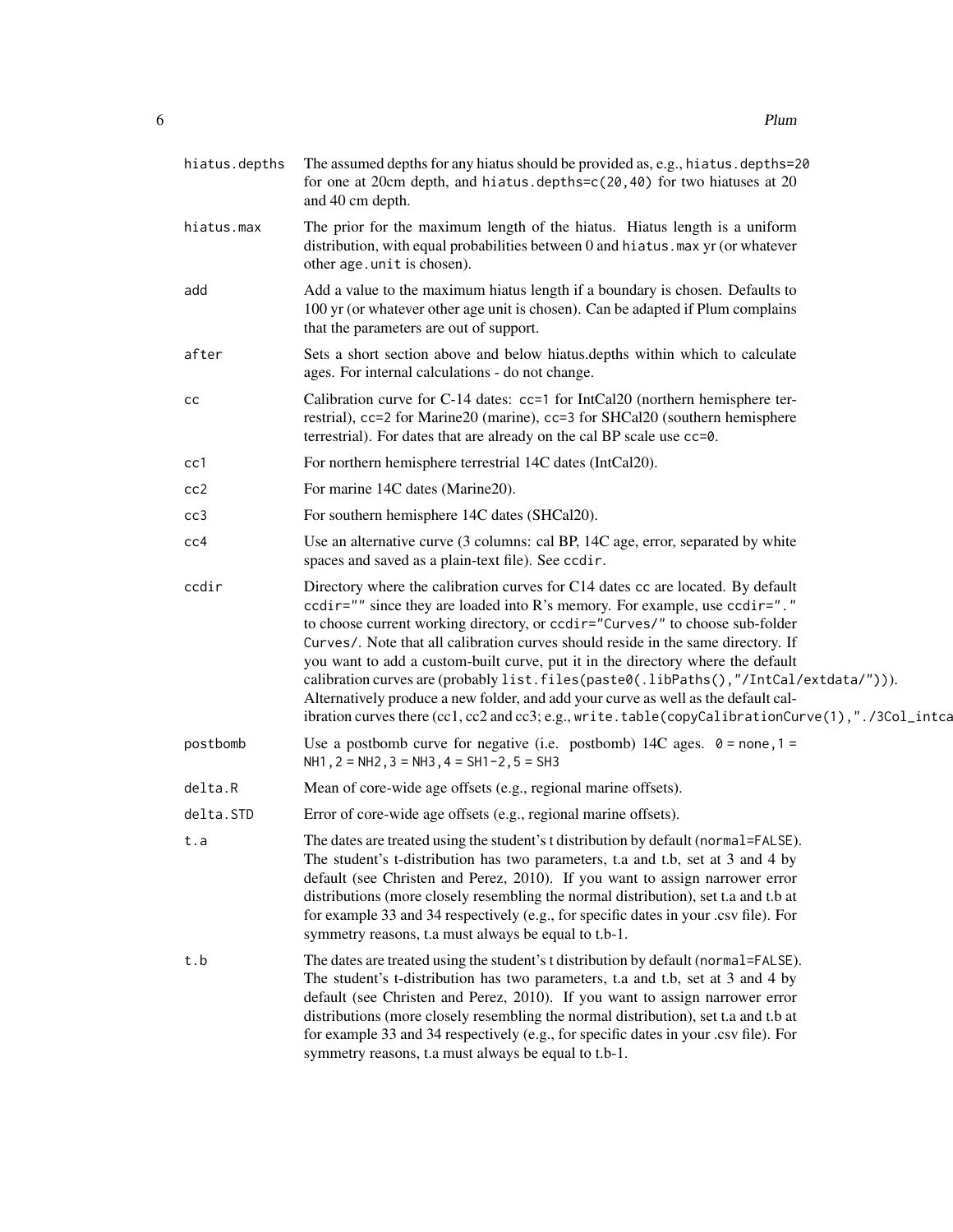#### Plum 2008 and 2008 and 2008 and 2008 and 2008 and 2008 and 2008 and 2008 and 2008 and 2008 and 2008 and 2008 and 2008 and 2008 and 2008 and 2008 and 2008 and 2008 and 2008 and 2008 and 2008 and 2008 and 2008 and 2008 and 2

| normal      | By default, Plum uses the student's t-distribution to treat the dates. Use normal=TRUE<br>to use the normal/Gaussian distribution. This will generally give higher weight<br>to the dates.                                                                                                                                                                                                                                                                                                                                                                                                       |
|-------------|--------------------------------------------------------------------------------------------------------------------------------------------------------------------------------------------------------------------------------------------------------------------------------------------------------------------------------------------------------------------------------------------------------------------------------------------------------------------------------------------------------------------------------------------------------------------------------------------------|
| suggest     | If initial analysis of the data indicates abnormally slow or fast accumulation<br>rates, Plum will suggest to change the prior. Also, if the length of the core<br>would cause too few or too many sections with the default settings, Plum will<br>suggest an alternative section thickness thick, and it will suggest approaches<br>to estimating supported Pb-120. Accept these suggested alternative settings by<br>typing "y" (or "yes please" if you prefer to be polite), or leave as is by typing "n"<br>(or anything else, really). To get rid of these suggestions, use suggest=FALSE. |
| reswarn     | Plum will warn you if the number of sections lies outside the safe range (default<br>between 10 and 200 sections; reswarn=c(10,200)). Too few sections could<br>lead to an 'elbowy' model while with too many sections the modelling process<br>can get lost, resulting in age-models far away from the dated depths.                                                                                                                                                                                                                                                                            |
| remember    | Plum will try to remember which settings you have applied to your cores (default<br>remember=TRUE). If you run into inconsistencies or other problems, try running<br>your core again with remember=FALSE, or, start cleanly by typing Plum. cleanup().                                                                                                                                                                                                                                                                                                                                          |
| ask         | By default Plum will ask you to confirm that you want to run the core with the<br>provided settings. Disable this using ask=FALSE (e.g., for batch runs).                                                                                                                                                                                                                                                                                                                                                                                                                                        |
| run         | In order to load an existing Plum run instead of producing a new one, you can<br>use run=FALSE.                                                                                                                                                                                                                                                                                                                                                                                                                                                                                                  |
| defaults    | Name of the file containing settings for the core. For internal use only - do not<br>change.                                                                                                                                                                                                                                                                                                                                                                                                                                                                                                     |
| sep         | Separator between the fields of the plain text file containing the dating informa-<br>tion. Default sep=",".                                                                                                                                                                                                                                                                                                                                                                                                                                                                                     |
| dec         | Character for decimal points. Default to dec=".".                                                                                                                                                                                                                                                                                                                                                                                                                                                                                                                                                |
| runname     | Text to add to the corename for specific runs, e.g., runname="MyCore_Test1".                                                                                                                                                                                                                                                                                                                                                                                                                                                                                                                     |
| slump       | Upper and lower depths of any sections of assumed abrupt accumulation, that<br>require excising before age-modelling (and adding after age-modelling). Re-<br>quires pairs of depths, e.g., slump=c(10,15,60,67) for slumps at 67-60 and<br>15-10 cm core depth.                                                                                                                                                                                                                                                                                                                                 |
| <b>BCAD</b> | The calendar scale of graphs and age output-files is in cal BP (calendar or cal-<br>ibrated years before the present, where the present is AD 1950) by default, but<br>can be changed to BC/AD using BCAD=TRUE.                                                                                                                                                                                                                                                                                                                                                                                  |
| ssize       | The approximate amount of iterations to store at the end of the MCMC run.<br>Default 2000; decrease for faster (but less reliable) runs or increase for cores<br>where the MCMC mixing (panel at upper-left corner of age-model graph) ap-<br>pears problematic.                                                                                                                                                                                                                                                                                                                                 |
| th0         | Starting years for the MCMC iterations.                                                                                                                                                                                                                                                                                                                                                                                                                                                                                                                                                          |
| burnin      | Amount of initial, likely sub-optimal MCMC iterations that will be removed.                                                                                                                                                                                                                                                                                                                                                                                                                                                                                                                      |
| MinAge      | Minimum age limit for Plum runs, default at current year in cal BP. To set plot<br>limits, use yr.min instead.                                                                                                                                                                                                                                                                                                                                                                                                                                                                                   |
| MaxAge      | Maximum age limit for Plum runs, default at 1,000,000 cal BP. To set plot limits,<br>use yr.max instead.                                                                                                                                                                                                                                                                                                                                                                                                                                                                                         |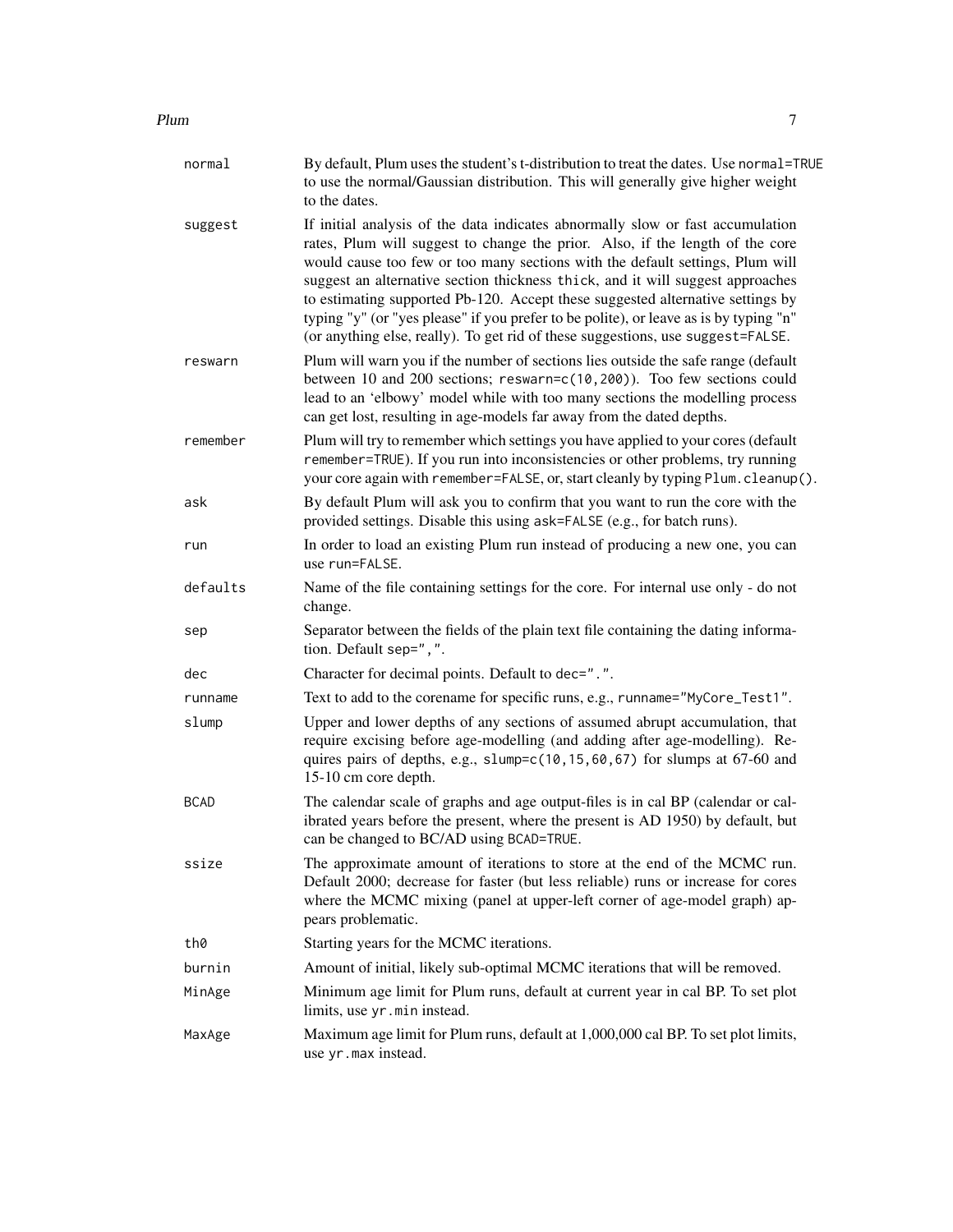<span id="page-7-0"></span>

| cutoff            | Avoid plotting very low probabilities of date distributions (default cutoff=0.001).                                                                                |
|-------------------|--------------------------------------------------------------------------------------------------------------------------------------------------------------------|
| rounded           | Rounding of calendar years. Defaults to 1 decimal.                                                                                                                 |
| plot.pdf          | Produce a pdf file of the age-depth plot. Defaults to plot.pdf=TRUE after a<br>Plum run.                                                                           |
| dark              | Darkness of the greyscale age-depth model. The darkest grey value is dark=1<br>by default. Lower values will result in lighter grey but values >1 are not allowed. |
| date.res          | Date distributions are plotted using date.res=100 segments by default.                                                                                             |
| age.res           | Resolution or amount of greyscale pixels to cover the age scale of the age-model<br>plot. Default yr. res=200.                                                     |
| close.connections |                                                                                                                                                                    |
|                   | Internal option to close connections after a run. Default close.connections=TRUE.                                                                                  |
| verbose           | Provide feedback on what is happening (default verbose=TRUE).                                                                                                      |
| $\ddots$          | options for the age-depth graph. See agedepth and calib.plot                                                                                                       |

#### Details

Plum is an approach to age-depth modelling that uses Bayesian statistics in order to reconstruct accumulation histories for 210Pb-dated deposits by taking into account prior information, and can combine 210Pb, radiocarbon and other dates (Aquino et al. 2018).

Plum handles 210Pb and other dated depths within in a core, by dividing a core into many thin vertical sections (by default of thick=1 cm thickness), and through millions of Markov Chain Monte Carlo (MCMC) iterations estimates the flux of 210Pb and supported 210Pb, as well as the accumulation rate (in years/cm; so more correctly, sedimentation times) for each of these sections. Combined with an estimated starting date for the first section, these accumulation rates and values for 210Pb then form the age-depth and 210Pb model. The accumulation rates are constrained by prior information on the accumulation rate (acc.mean,acc.shape) and its variability between neighbouring depths, or "memory" (mem.mean,mem.strength). Hiatuses can be introduced as well, also constrained by prior information (hiatus.max). The 210Pb flux (phi) and supported 210Pb (s) are constrained by priors phi.mean, phi.shape, s.mean and s.shape.

Although Plum was developed for 210Pb dates, it can also include absolute dates (e.g., 14C, OSL, tephra or other dates on a calendar scale). Radiocarbon dates should be calibrated using either IntCal20 (for terrestrial northern hemisphere material; Reimer et al., 2020), Marine20 (for marine dates; Hughen et al., 2020), SHCal20 (for southern hemisphere dates; Hogg et al., 2020) or any other calibration curve (see below), while modern 14C dates are calibrated using one of the postbomb calibration curves (NH1, NH2 or NH3 for the northern hemisphere, SH1-2 or SH3 for the southern hemisphere; Hua et al., 2013). See <http://calib.org/CALIBomb/> if you are unsure which postbomb curve you need. If Plum finds postbomb dates (negative 14C ages) and you haven't specified a postbomb curve, you will be prompted. Provide postbomb curves as, e.g., postbomb=1 for the NH1 postbomb curve (2 for NH2, 3 for NH3, 4 for SH1-2, 5 for SH3).

For calendar dates, i.e. dates that are already on the calendar scale and thus should not be calibrated, setcc=0. Plum also needs the date of sampling, in AD (date. sample).

#### Value

An age-depth model graph, its age estimates, and a summary.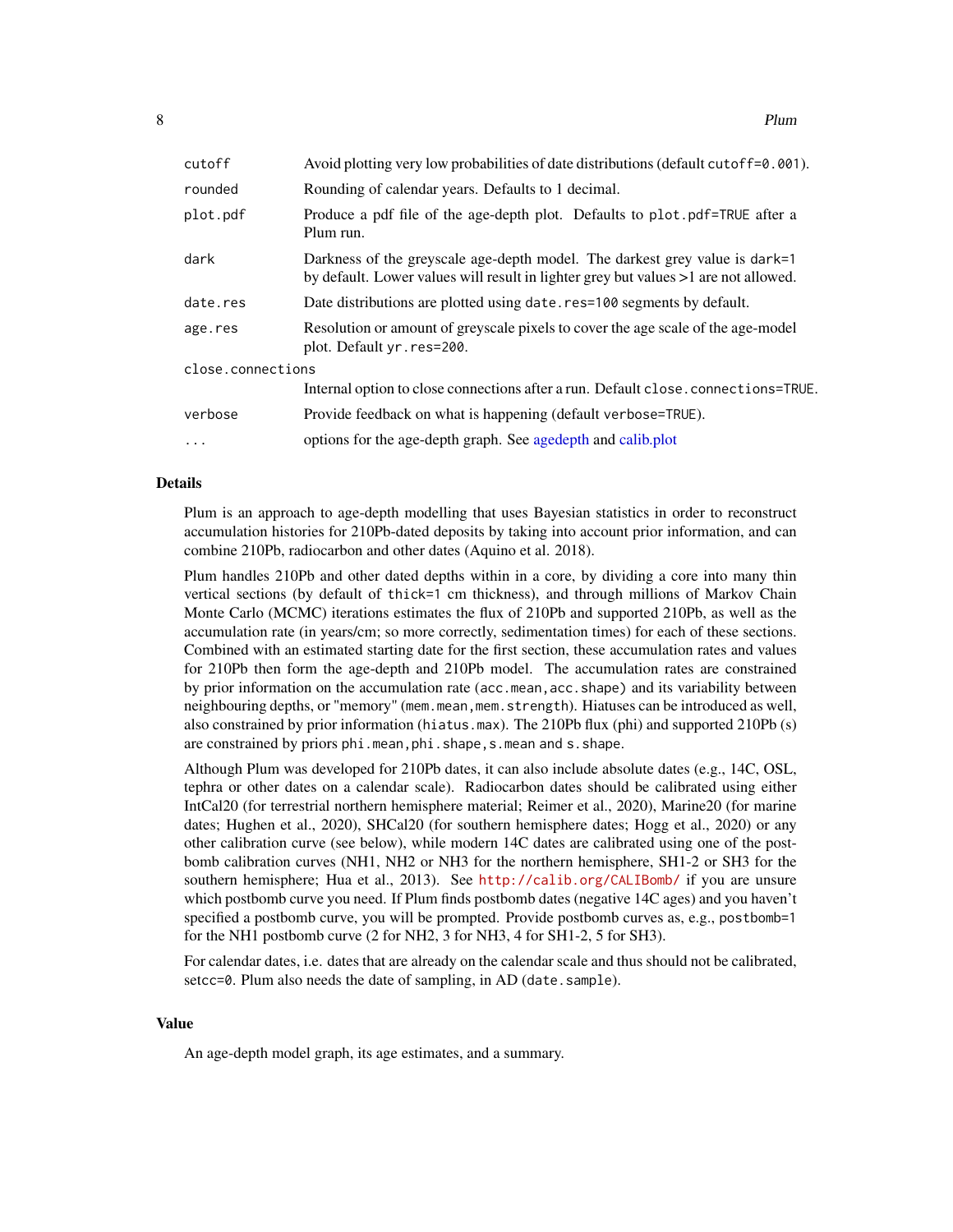#### <span id="page-8-0"></span>Plum.cleanup 9

#### Author(s)

Maarten Blaauw, J. Andres Christen, Marco A. Aquino L.

#### References

Aquino-Lopez, M.A., Blaauw, M., Christen, J.A., Sanderson, N., 2018. Bayesian analysis of 210Pb dating. Journal of Agricultural, Biological, and Environmental Statistics 23, 317-333

Blaauw, M. and Christen, J.A., Flexible paleoclimate age-depth models using an autoregressive gamma process. Bayesian Analysis 6 (2011), no. 3, 457–474.

Christen, J.A., Perez E., S., 2010. A new robust statistical model for radiocarbon data. Radiocarbon 51, 1047-1059.

Hogg et al. 2020 SHCal20 Southern Hemisphere calibration, 0-55,000 years cal BP. Radiocarbon 62. doi: 10.1017/RDC.2020.59

Hua, Q., Barbetti, M., Rakowski, A.Z., 2013. Atmospheric radiocarbon for the period 1950-2010. Radiocarbon 55(4), <doi:10.2458/azu\_js\_rc.v55i2.16177>.

Hughen et al. 2020 Marine20-the marine radiocarbon age calibration curve (0-55,000 cal BP). Radiocarbon 62. doi: 10.1017/RDC.2020.68.

Jones, V.J., Stevenson, A.C., Battarbee, R.W., 1989. Acidification of lakes in Galloway, south west Scotland - a diatom and pollen study of the post-glacial history of the Round Loch of Glenhead. Journal of Ecology 77: 1-23.

Reimer et al., 2020. The IntCal20 Northern Hemisphere radiocarbon age calibration curve (0–55 cal kBP). Radiocarbon 62. doi: 10.1017/RDC.2020.41

#### Examples

Plum(ask=FALSE, run=FALSE, coredir=tempfile(), date.sample=2018.5, ra.case=0, n.supp=3) agedepth(age.res=50, d.res=50)

Plum.cleanup *Remove files made to produce the current core's age-depth model.*

#### Description

Remove files .bacon, .out, .pdf, \_ages.txt, and \_settings.txt of current core.

#### Usage

```
Plum.cleanup(set = get("info"))
```
#### Arguments

set Detailed information of the current run, stored within this session's memory as variable info.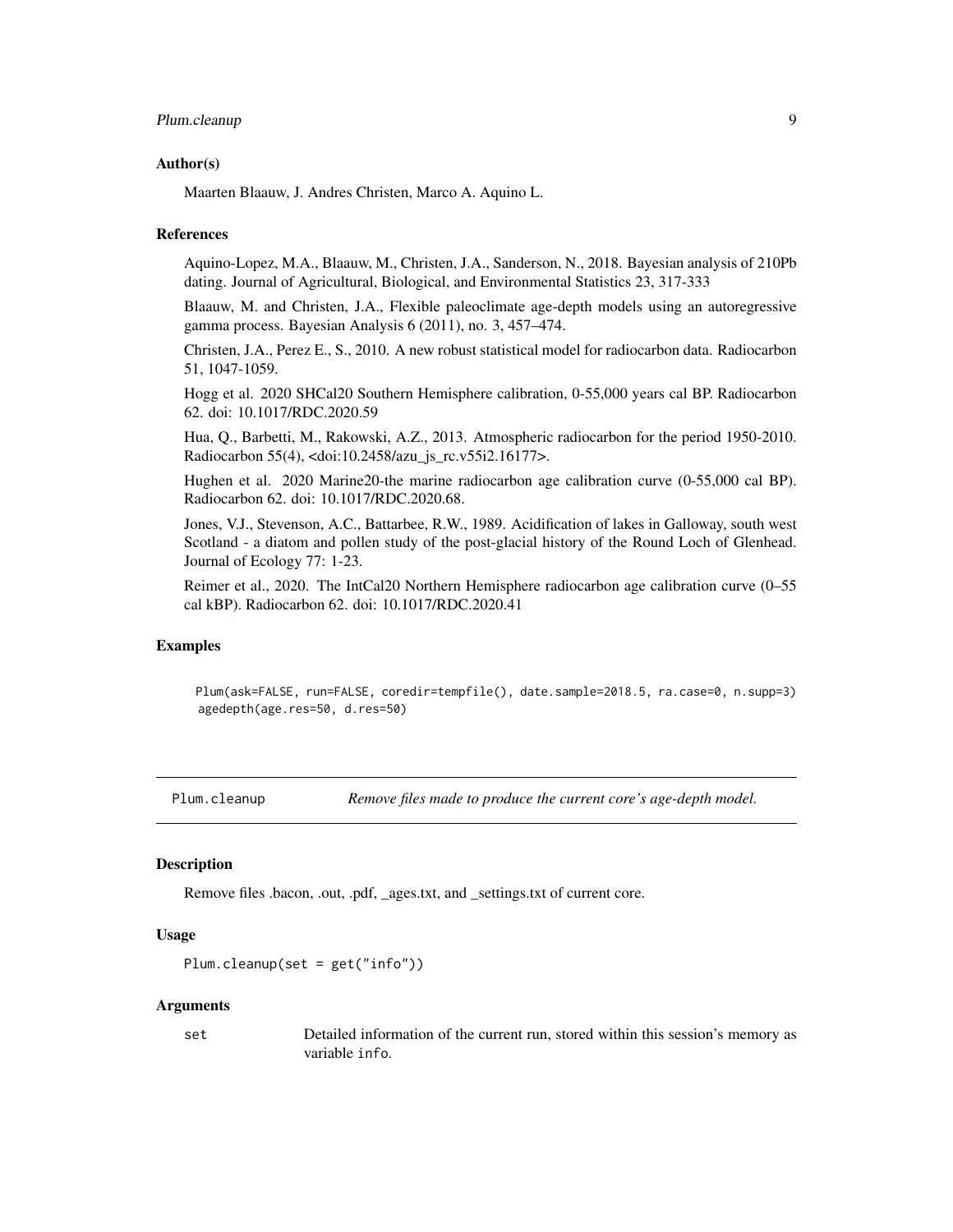#### <span id="page-9-0"></span>Details

If cores behave badly, you can try cleaning up previous runs and settings, by removing files .bacon, .out, .pdf, \_ages.txt, and \_settings.txt of current core.

#### Value

A message stating that the files and settings of this run have been deleted.

#### Author(s)

Maarten Blaauw, J. Andres Christen

Plum\_runs *List the folders present in the current core directory.*

#### Description

Lists all folders located within the core's directory.

#### Usage

```
Plum_runs(coredir = get("info")$coredir)
```
#### Arguments

coredir The directory where the Bacon runs reside. Defaults to coredir="Plum\_runs".

#### Details

The directory is either "Plum\_runs", "Cores" or a custom-named one.

#### Value

A list of folders

#### Author(s)

Maarten Blaauw, J. Andres Christen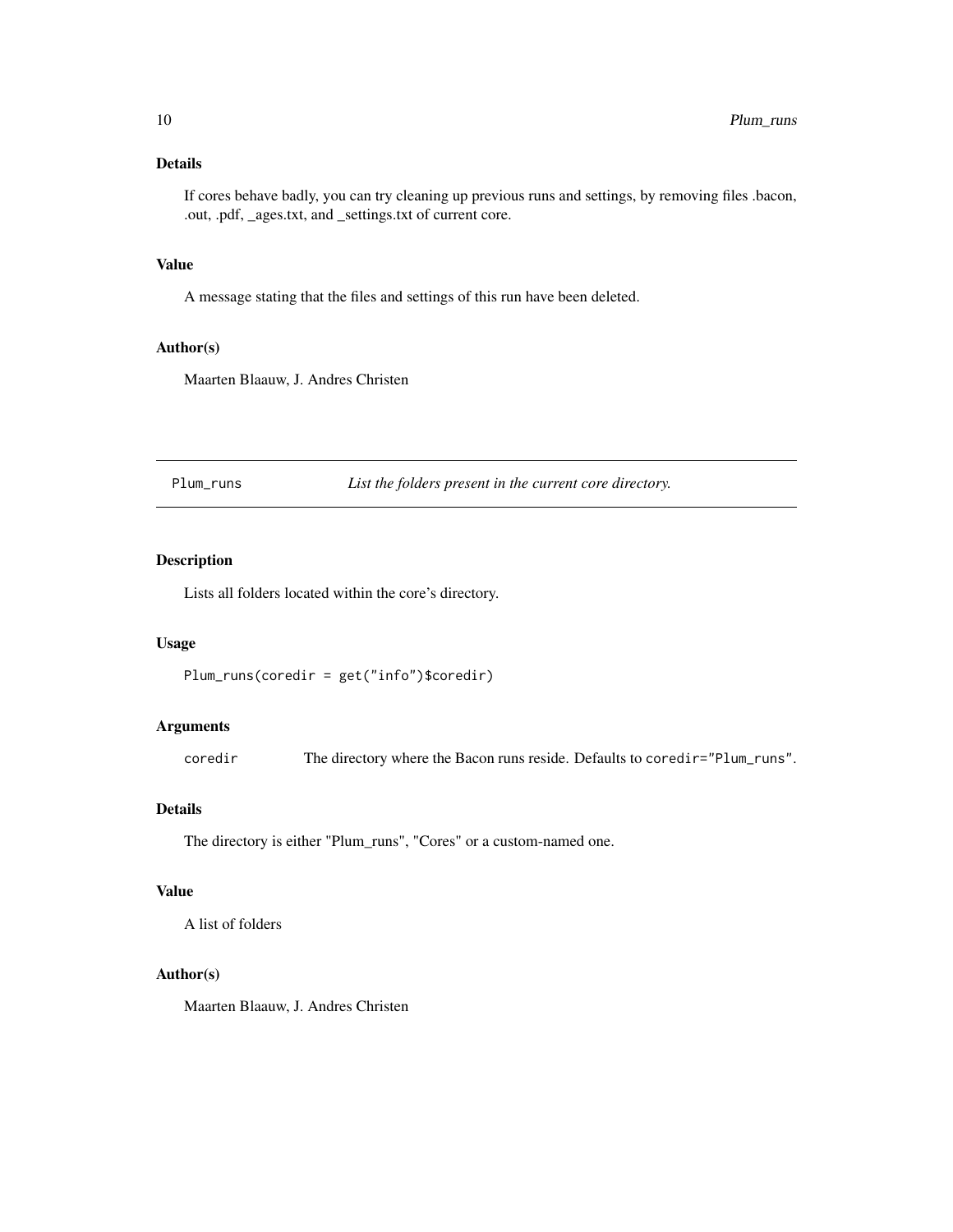<span id="page-10-0"></span>rplum *rplum*

#### Description

Plum is an approach to age-depth modelling that uses Bayesian statistics to reconstruct accumulation histories for 210Pb-dated deposits using prior information, and can combine 210Pb, radiocarbon, and other dates in the chronologies. See Aquino et al. (2018) <doi:10.1007/s13253-018-0328- 7>.

#### Author(s)

Maarten Blaauw <maarten.blaauw@qub.ac.uk> J. Andres Christen <jac@cimat.mx> Marco Aquino-Lopez <Marco.AquinoLopez@mu.ie>